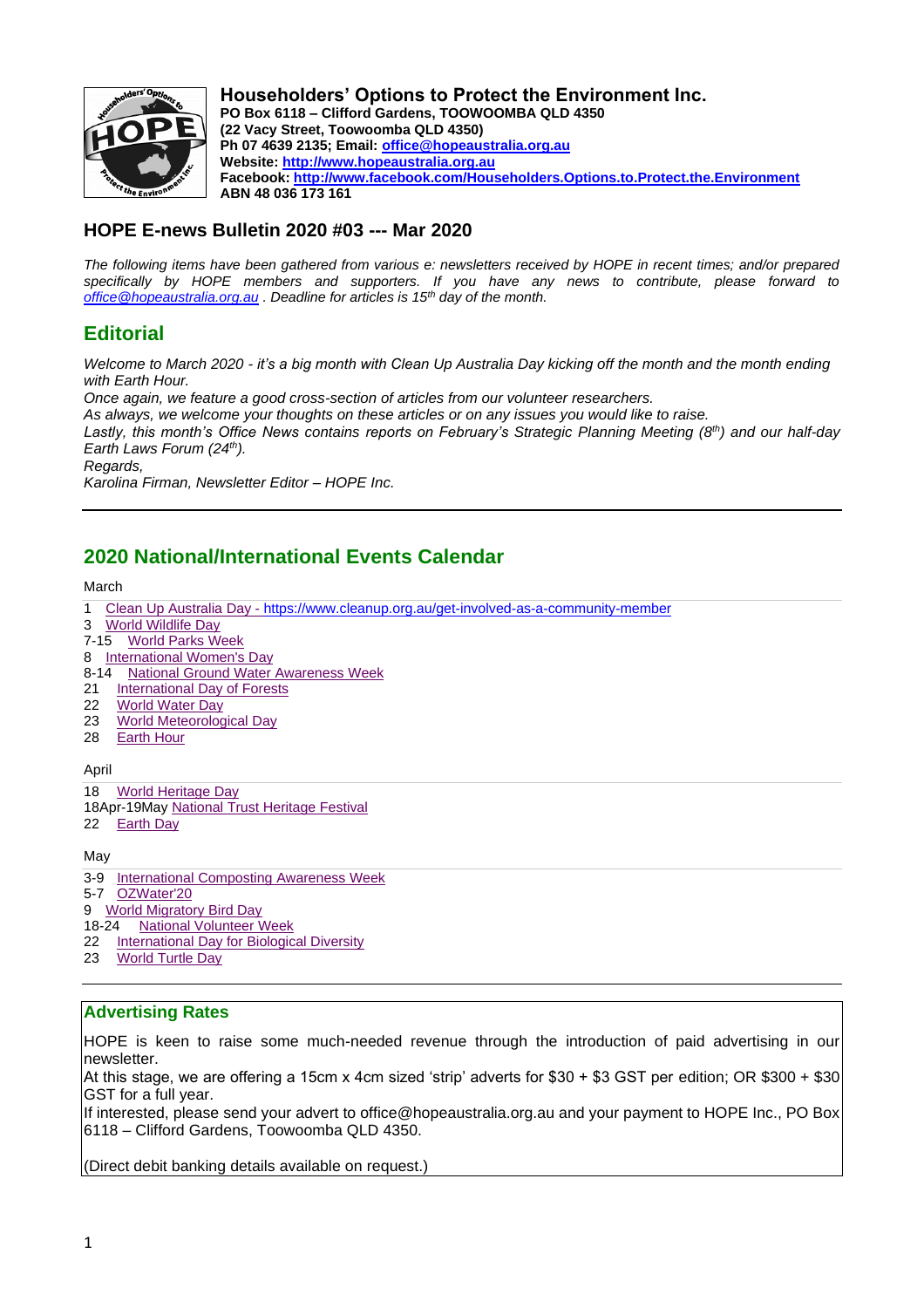# **HOPE Office News --- March 2020**

*Good morning folks,*

*Wow! It's March already! The pace with which the year is moving is amazing.*

*February news -- We held our Strategic Planning Meeting on the 8th; Andrew Nicholson attended the National Climate Emergency Summit, Melbourne (14th – 15th); and lastly, we held a successful half-day Earth Laws Forum on 24th. Lots of planning and preparation went into each of these events. Reports on the Strategic Planning Meeting and the Earth Laws Forum will be posted on our website shortly. Andrew's report on the National Climate Emergency Summit is attached for your reference.* 

*March news - The Queensland Local Government Elections are being held on Saturday 28 March. And, we propose to survey candidates in the Toowoomba Region Council elections on their environmental platforms.*

### *Other significant office highlights include:*

- *Our new computer system and printer was installed on 29 Jan … the same day the Gambling Community Benefit Fund (GCBF) grant money were received. Payment for the new computer was made on 4 Feb; and the GCBF grant acquitted later that day.*
- *We have accepted the Dalby Men's Shed invitation to provide an environmental information display at their Living Well Expo on Thursday, 19 March 2020.*
- *11/01 Submitted online application to Communities Environment Program (CEP) with Steve Cupitt's technical expertise.*
- *14-15/02 Andrew's attendance at National Climate Emergency Summit, Melbourne*
- *14/02 Issue nationally e: Media Release promoting Clean Up Australia events 2020* ➔ *21/02 Interviewed by Goolarri Radio (WA) re: Clean Up Australia events*
- *24/02 Earth Laws Forum*

### *Actions taken Strategic Planning Meeting*

- *The executive committee and admin volunteers are invited to provide feedback using 'Reply All" to matters raised in Office Updates; and/or to raise new items.*
- *Our 'social media' platforms are Facebook, Twitter and Instagram. Please 'like' us and start submitting your own posts on environmental issues of interest or concern to you.*
- *Queensland Council of Social Services (QCOSS) has been asked to comment on incorporating sustainable housing features into social housing developments.*
- *Friends of the Escarpment Parks (FEP) Toowoomba have been contacted in regards to the status of their earlier proposal to establish a regional Environment & Interpretive Centre.*
- *The re-introduction of a Helpful Hints section for our newsletter should start with the March edition.*
- *Earth Laws Forum 24 Feb 2020 – Media release and promotional flyer have been issued. Volunteers required to help with registration, afternoon tea and photograph the event.*
- *Getup contacted re HOPE's national petition in support of UN Treaty on the Prohibition of Nuclear Weapons.*
- *Email invitation sent to key national envNGOs and others to provide overview articles for our e: newsletter.*
- *We contacted local community radio station 4DDB re possible regular Environmental radio program.*
- *Issued draft Youth Summit proposal for consideration by HOPE Executive and Admin Support Team.*
- *Issued e: request to expand Partnership/Alliance connections.*

#### *Highlights of Earth Laws Forum, 24 Feb 2020*

*20 people were on hand to hear presentations from Australian Earth Laws Alliance (ALEA), Environmental Defenders Office (EDO) Qld, Animal Liberation Queensland (ALQ) and Andrew Nicholson (one of our long-term members and academic researcher).*

*All 4 speakers spoke of the need of government departmental staff to make better use of existing environmental laws and pursue prosecutions for willful breaches of the law.*

*A full report of the Earth Laws Forum and copies of presentations will be posted on our website shortly.*

#### *Regards,*

*Frank Ondrus, Office Manager – HOPE Inc., ph. 07 4639 2135, www.hopeaustralia.org.au*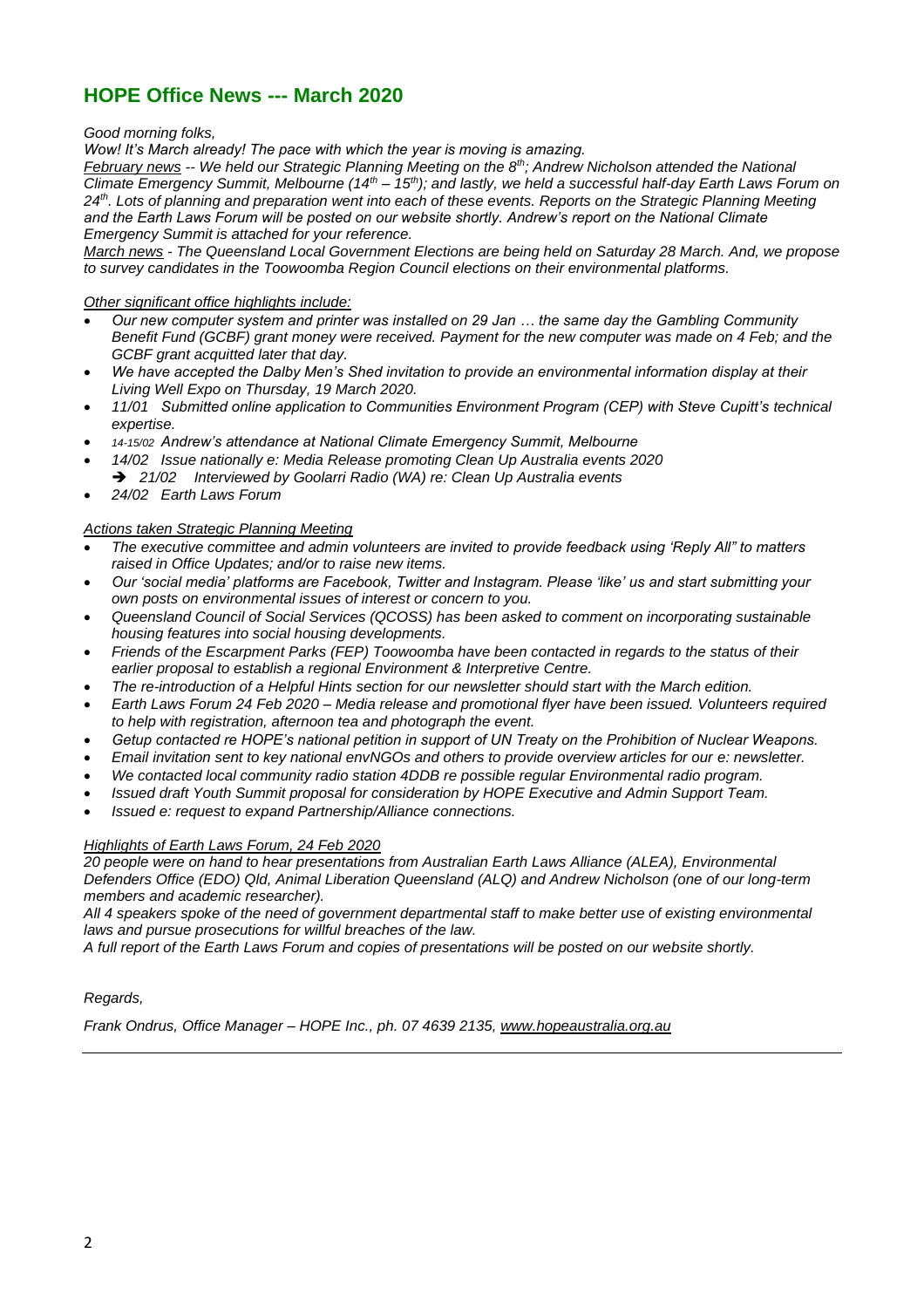## **Volunteer Profile**



## **Alessio Claudi – HOPE Admin Volunteer**

Hi everyone! My name is Alessio and I have been a volunteer for HOPE since 2018. I help with the Facebook page and with media/public relations. My main goal is to see new opportunities for HOPE; and to increase HOPE's audience.

I have a Bachelor of Arts with majors in History and International Relations, an Honours Degree (First Class) in International Relations, and I am currently studying for a Graduate Diploma in Public Relations.

I have a keen interest in recycling and environmental preservation. I joined HOPE because it is a great way to volunteer for an organisation that really makes the difference and in which there is always a chance to learn something new.

HOPE is run entirely by volunteers, its newsletters have lots of high-quality articles, and tips that are a great resource for anyone interested in protecting the environment.

If you wish to propose any possible organisations for alliances/partnerships; and/or any other suggestions for HOPE to pursue, please do not hesitate to let us know through our office phone 07 4639 2135, or by emailing us at office@hopeaustralia.org.au.

We are looking forward to hearing from you!

## **Volunteers needed**

More active volunteers – both local and remote (i.e. online) – are required to help us maintain our level of activity. Volunteers are needed to help with projects, events and display activities, as well as general admin duties and media/publications, work. We invite members and supporters to step up and volunteer some time and talents to help share the workload. Current vacancies include: Researchers; Media Officers; Publications Team members; and Newsletter Editor

Please contact the office on 07 4639 2135 or email office@hopeaustralia.org.au to offer your assistance.

A fair portion of the above work would ideally be done by locals (i.e. in the Toowoomba area) because the HOPE office is in Toowoomba. However, quite a bit of the literature review, research, media and publications activity can be done via email. If you have a little bit of time to help us in any way, then contact the HOPE office on email office@hopeaustralia.org.au or phone (07) 4639 2135.

#### **Current volunteer positions available are:**

- **Media Officers** required to write media releases, event notices, date claimers and design promotional flyers/posters for projects, campaigns, events and activities
- Publications Team members required to write information articles for our newsletter; website summaries; and assist with the development of PowerPoint presentations and information sheets
- Membership Officer assist Office Manager with recruitment, training and management of volunteers; also responsible for maintaining Membership database (using Excel Spreadsheet)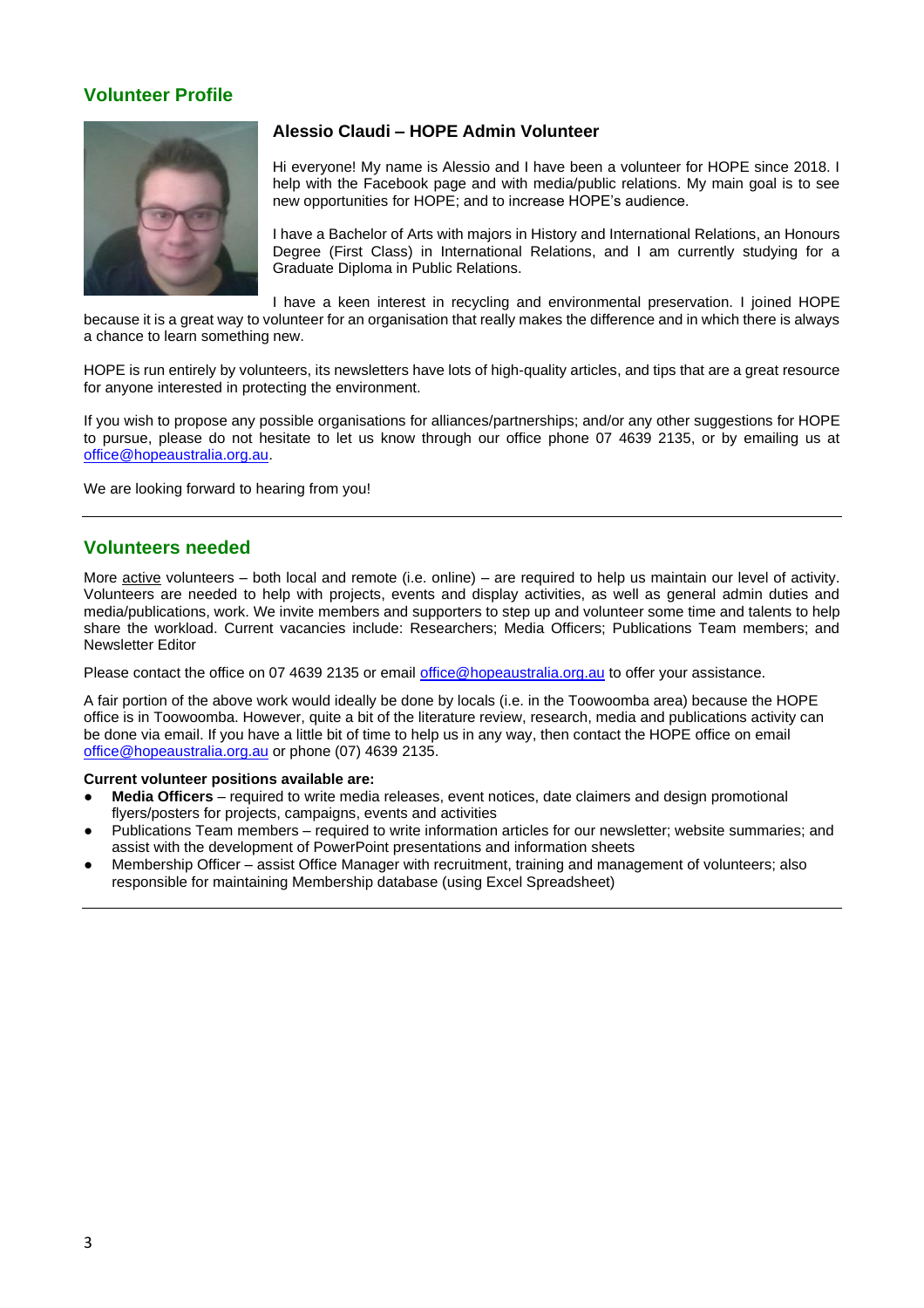# **Feature Articles**

## **A Quest for the Perfect Nest**

Written by Alex White, Griffith University



Seeing a plywood nesting box tucked amongst the branches of a tree or hoisted around its trunk is a familiar sight to many Australians - but how effective are these well-intentioned makeshift homes at housing Australia's unique and diverse wildlife? Australia has some of the highest rates of land clearing in the world. While we flatten forests for urban development and agriculture, a quarter of our animals still rely on mature trees (and hollows) for nesting, breeding, feeding and raising their young.

Considering that many of these species are also crucial pollinators, its unnerving to realise how little we are doing to rectify the problem. And while nesting boxes are implemented with good intentions, I would argue that they are a modest attempt at compensating for colossal habitat loss and degradation. The majority of nesting boxes are put up by your average Australian, including neighbourhood efforts or local bushcare groups. This definitely highlights a love and passion for Australian wildlife that is common in your typical Aussie household. Some councils also require nesting box installation as a means of offsetting any tree lopping in the area.

So, what's wrong with good old plywood nest boxes? Well, it's beginning to be understood that these structures have some serious setbacks that eco-conscious individuals and wildlife lovers should be aware of when installing one in their backyards.

- 1. The first major issue with traditional nesting boxes is their lack of insulation. Think of a poorly constructed home that is scorching in summer and struggles to retain heat throughout winter. The same can be said of the wooden nesting box. Some have been recorded as having temperature fluctuations of up to 8C! This puts particularly young birds and mammals at risk of overheating, freezing to death, or having their parents simply abandon the nest.
- 2. When it comes to longevity, nest boxes don't have much going for them. Water damage, extreme weather events, mould, destruction by wildlife (looking at your Sulphur-crested cockatoos) and a susceptibility to being overrun by ants, means ongoing replacement and maintenance of these boxes is required.
- 3. Finally, box design is suboptimal when it comes to specific nesting requirements. Most nesting boxes follow a relatively generic blueprint which means they may not be suitable or attractive to species local to the area. (e.g. microbats prefer narrow openings they can fly up into from below). This is one of the reasons nesting boxes may sit unoccupied for months and sometimes even years.



Given that there are some intrinsic limitations to nesting boxes, it's reassuring to know that there is a viable alternative that was borne out of rather unlikely origins - the commercial arborist industry, in QLD and NSW. Artificial tree hollows created out of tree trimming or felling are becoming a mainstream alternative to straight-up tree lopping. Whether utilised by councils, vegetation management, or individual homeowners and neighbourhoods, they are a huge step towards reconstructing more natural and practical habitats. Artificial tree hollows boast several qualities that make them more suitable than generic nest boxes - they remain insulated, natural-looking and withstand the test of time.

Plywood nesting boxes are the perfect concept - now let's embrace some fine-tuning and the overall improvement of these vital refuges for our urban wildlife.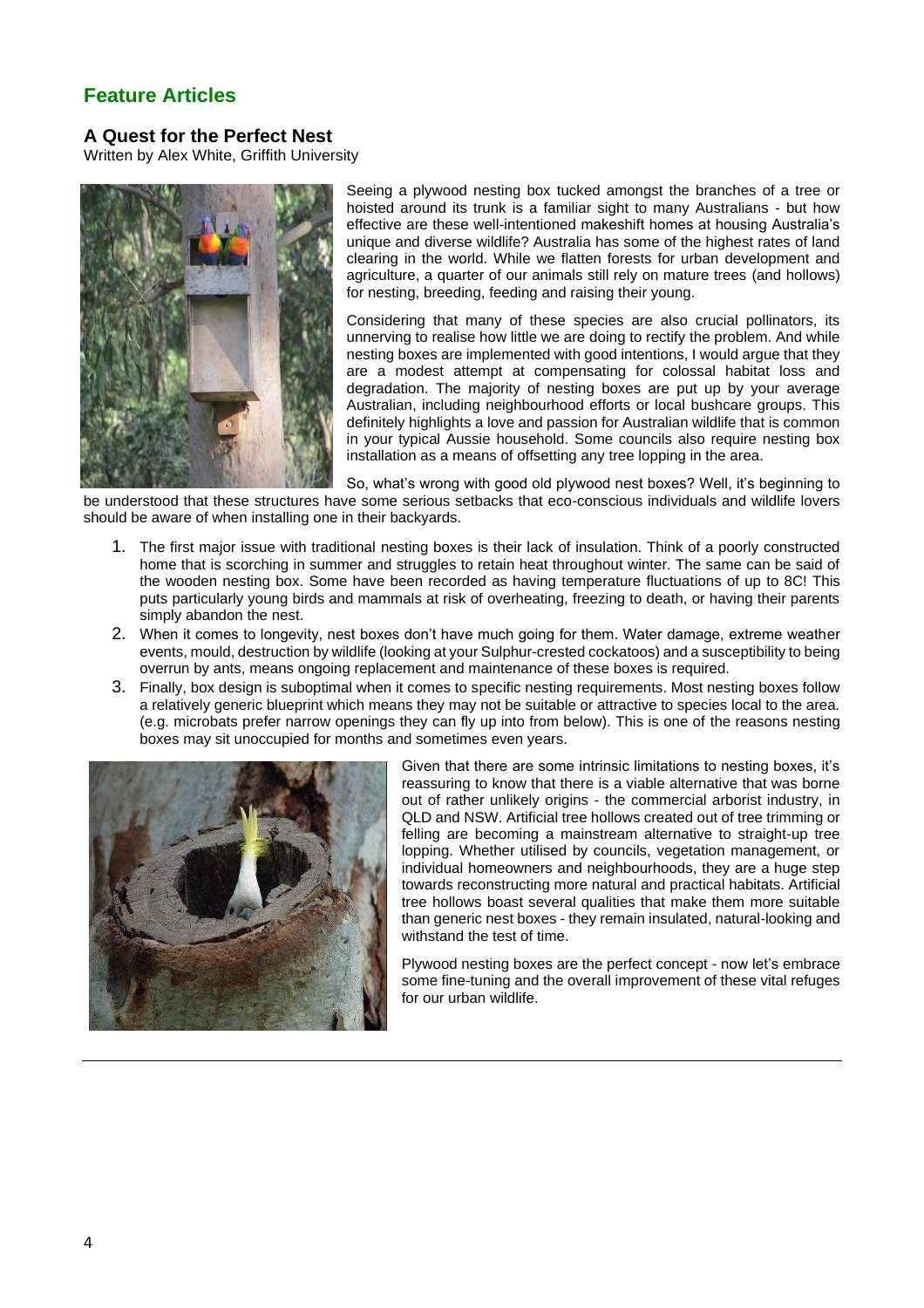## **Opinion piece on the Australian Government's Perspective on Climate Change**

By Dan Bielich, HOPE researcher WA, B.Sc. – Climate Science, M.S. Env, completing B. Ren-Eng.

Currently the governments perspective is to umbrella climate change as a singular problem, that needs a singular solution. However, the problem at hand is sufficiently more complex and multidisciplinary. A "one size fits all" policy is far more than sub-optimal; in ways it is decelerating progression. Instead of addressing the issue head on, these so called "solutions" are a bleak attempt to hush the "greens" and the "hippies", when in fact the consequences of climate change will affect every organism on earth that needs water and food for survival, including those that wish not to believe that climate change is real. The governments subsidy-based interventions can prove ineffective without the proper guidance and support. The governments redistribution of resources is not a sufficient condition for pursuing either economic or social development objectives. The government needs to listen to what the people actually need, rather than pursuing their own political agenda in an attempt to stay in power.

We often hear the phrase that the future is upon us, in many ways it is true. The Armageddon consequences of climate change that fueled the media's alarmist approach will become a reality, but not in the way many of us believe. It will not be like a movie, where there is a beginning, a middle and an end. This is not a war with nature, this is guerrilla warfare between humans, and the consequences of their actions. Nature is an entity of life, that reacts to only the stimulus that it is provided. This concept can cross many disciplines, including our own lives, all of which goes back to Darwin's theory of Evolution. Catastrophic events that we as humans will endure throughout the next few decades will be sporadic, they will be arbitrary, and until it is our own government fighting for their lives, unfortunately we cannot trust the government to do what is needed. Humans learn from their own experience, not from other people's experience. Many of those that don't believe that climate change exists will still suffer just as much as those that do believe it exists, the only difference being that one will seek change, and the other will find someone to blame. The question no longer is whether it is real or not, nor whether we have caused it or not. Climate change is changing and the world is changing with it, if we don't adjust our behaviour with it, like many organisms before us, we will be left behind.

The fires that are currently overthrowing the Christmas holiday cheer in Australia may not be directly resulted from climate change. Bushfires are a natural phenomenon, and even though, many of these fires are more related to mental illnesses of certain individuals, rather than climate change, the severity of the bushfires can be attributed to climate change nonetheless. The record-breaking temperatures, the decrease in rainfall country wide, you don't have to travel very far to see the physical and social consequences of the changing climate. It is conferences such as this one that the government must consider when making policy changes. Organisation, companies, and people that want to make a difference, cannot do it if their hands are tied by our outdated legislative infrastructure.

#### **Future**

The future is easy to be dismissed when we believe it's so far away. For example, running out of water, or overpopulation, or critical demand for food.

However, when you catch the news, and realise that towns, and cities are beginning to run out of water, is when you ask yourself how bad is it going to get? Yeah, it may be far away, as it was in South Africa last year. However, only one year later towns in rural QLD began to ran out of water, and had to get water trucked in. All of a sudden, the problem is no longer a 20hr flight away, but in our backyard.

The population is increasing, yet our fundamental resources for survival are decreasing, specifically food and water. Our diets as humans has proved to be destructive in the past, and why practices must adapt. We see a growing demand for meat, seafood, fresh fruit and vegetables worldwide. It doesn't take a genius to see that something has to give. It's intimidating to think about the future in this perspective, however, burying our heads into the ground isn't going to change anything either. So, what is the right approach?



#### **GOVERNMENT LEGISLATION**

To be frank, we need politicians to adopt a bipartisan approach to focus on the root causes of these problems. A lot of the major environmental problems have lingered on because of government's inaction in addressing root causes. During the conference it was discussed that the government should focus on stimulating the involvement of regional areas in Australia.

Possible solutions and considerations that were mentioned that the government should evaluate are:

- The need to tailor policies and investments to regional conditions and advantages

- Uniform policy settings won't work in all contexts
- Planning helps regions move towards their preferred future
- All levels of government are (or should be) interested in regional development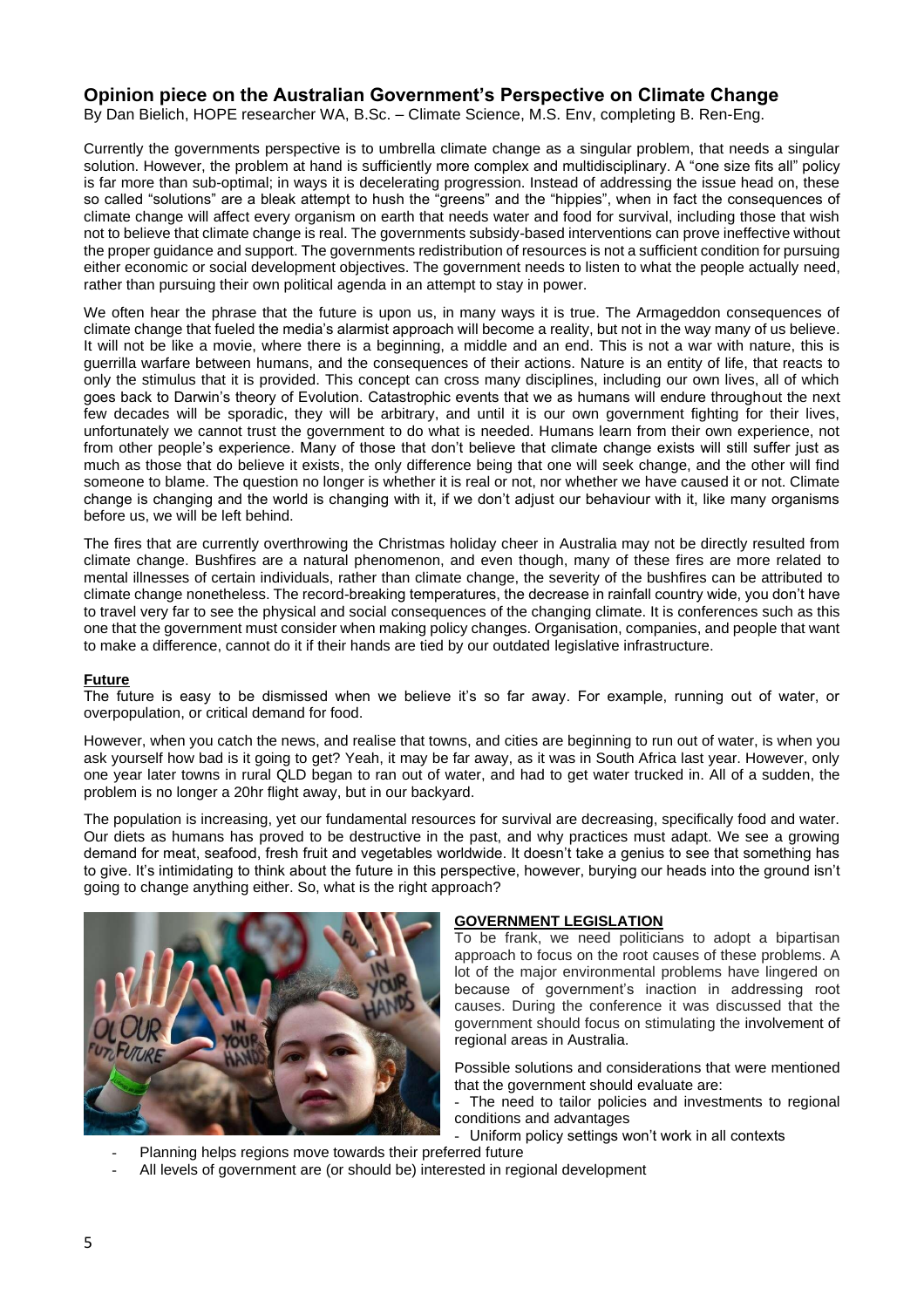- Policy should therefore address impediments to a region taking advantage of its comparative advantage as embodied in its natural resource endowment though the application of: a. Technology b. Capital mobility c. Labour mobility
- Enhancing planning and foresight capability for regions
- Policy does not involve applying the same solutions to all regions

An active plan based on regional development, specifically what is needed is a:

1. A long-term development strategy whose objective is to reduce persistent inefficiency and inequality in specific places

2. The production of bundles of integrated, place-tailored public goods and services, designed and implemented by eliciting and aggregating local preferences and knowledge through participatory political institutions, and by establishing linkages with other places

3. Promoted from outside the place by a system of multilevel governance where grants subject to conditionalities on both objectives and institutions are transferred from higher to lower levels of government

4. Is a long-term strategy aimed at tackling persistent underutilisation of potential resources and reducing persistent social exclusion in specific places through external intervention and multi-level governance.

5. The essence of a place-based approach is that it relates to a specific but not static scale and footprint and assumes plasticity in institutional arrangements.

The prominent challenges of a regional development program are:

- 1. Regional governance is a major issue Who makes the decision at the regional level in the context of multilevel governments?
- 2. Who implements the decisions do they have the skills?
- 3. The multi-level government issue may result in the slow introduction of policies in support of a Smart Specialisation Strategy
- 4. When a strategy has been identified, it may sometimes be questionable if an appropriate budget can be put in place
- 5. What is the appropriate size of a region to be considering the adoption of a Smart Specialisation Strategy?
- 6. Will the adoption of a Smart Specialisation Strategy impact on funding from higher levels of government?
- 7. Barriers exist because there is a lack of: Communication Education Processes Balance between management & employees.

#### **GENERAL CHANGES NEEDED**

On a broader perspective of government initiatives, the Australian PM should be looking into:

- Investing in connectivity and infrastructure
- Foster the return of skilled individuals to regions
- Digital connectivity needs to be affordable
- Need to support inclusion and liveability
- Policy should endeavour to achieve the best allocation of resources possible
- Changes to employment may be unevenly distributed
- Providing affordable services will be crucial
- Strong potential for collaboration
- Tailoring policies to regional differences
- Investing in human capital and adaptive capacity of business and communities
- Investing in connectivity and infrastructure
- Institutional reform for development
- Managing risk
- Supporting collaboration with and beyond regions
- Investing in inclusion and liveability outcomes

As we can see there is a specific concentration on regional areas, and their role and potential to be a key attribute to this transition of energy. We also see a cry for the restructuring of the current legislation in place. Many companies that are involved in assisting this change in energy dependency all have shown the government lack of initiative in updating the current system to promote the change to green energy. In the end we see the same story, where brilliant people and innovative companies are ready in arms with the technology needed to push this country into the green future, only to be disarmed by the government's inability to do what is needed for the Australian people, country and its future. All of the suggestions in this paper are from the speaker's presentations at the SEGRA conference.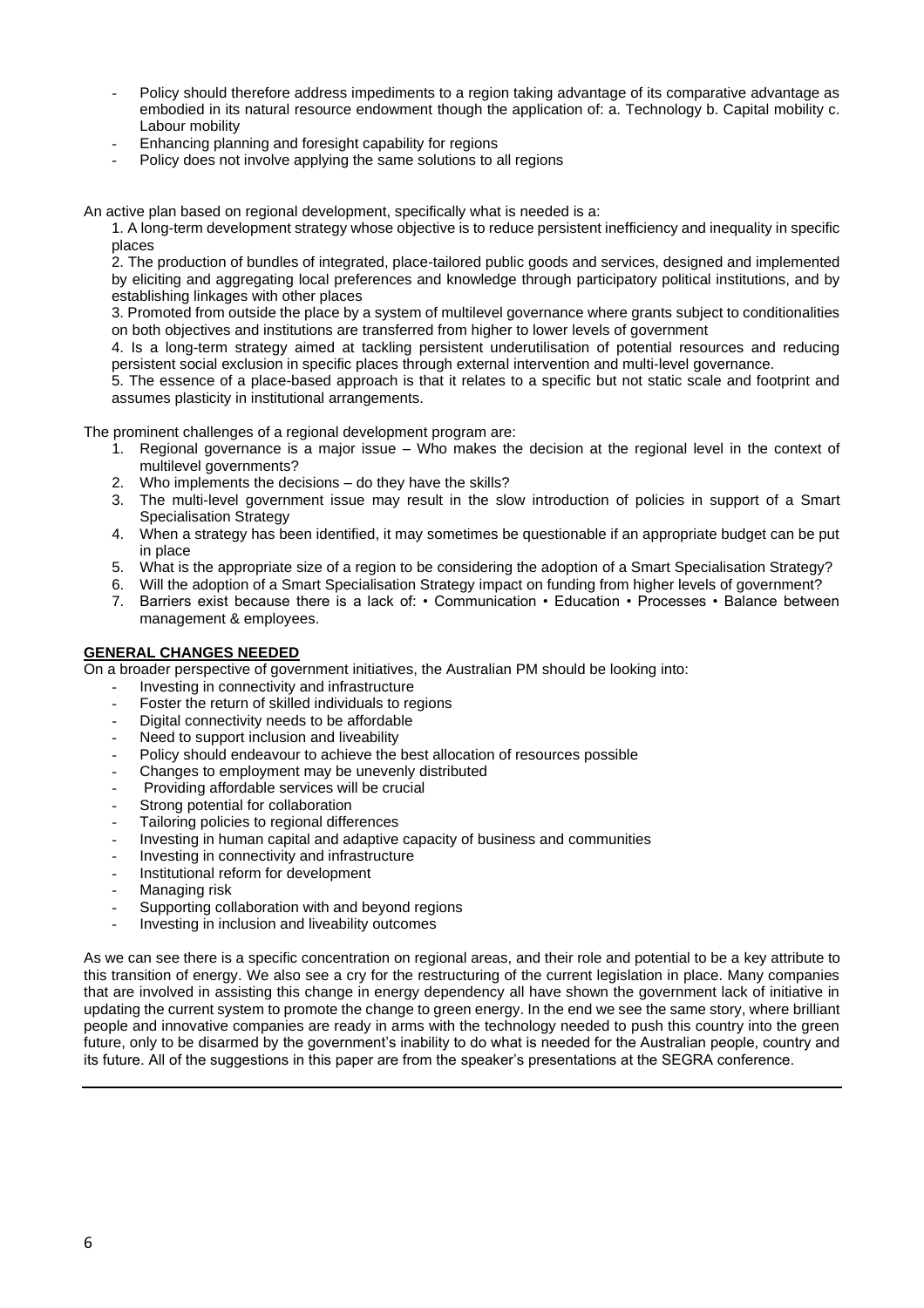# **National News**



## **Australian Citizen Science Association (ACSA) -** https://citizenscience.org.au/

## **Scientific research in the era of Big Data - Citizen Science**

What is citizen science? Briefly, scientific research and monitoring tasks involving non-professionals is called "citizen science". It has become the mainstream strategy for studying geological evolution processes, ecosystems, and biodiversity. You may only have heard of this term in recent years, but in fact, citizen science has a long history. Prior to the 20th century, it was common for people to conduct scientific research without any scientific background - Darwin, Edison and Mendel are among those people. None of them received systemic training before engaging in scientific research. The term 'scientist' was coined about 1833, so before that, those involved in scientific research could simply be considered ordinary people.

A citizen scientist is not unusual to see in your life. Bird watchers, for example, would report their bird counts to 'Birds Queensland'. Divers in Australia would dive on the Great Barrier Reef and upload underwater images to 'Virtual Reef Diver'. All those who contributed data and share their science-related content are citizen scientists. These are all very typical cases of citizen science research. Anyone can participate in crowdsourcing projects and collect analytical data. Big tasks are broken into smaller pieces that people without specific science background can smoothly perform. As technology and social media evolve, citizen science is becoming an integral part of contemporary scientific research. Conducting scientific research through the internet is becoming a reality.

Citizen science can increase people's participation in science and engagement in research that may affect government policy on the environment. For instance, 77% of Australians align their identity with the Great Barrier Reef, meaning people are willing to unite and do everything in their power to protect it. So far, 222.6k images have been uploaded and analysed, helping scientists model the Great Barrier Reef, counting the total coverage of corals, predicting future environments, and letting administrators make well-informed decisions. As an activity involves both the social and scientific world, citizen science research breaks the traditional method of data collection, thus leading to better policy decisions. We need the consolidated efforts of citizens, scientists, and policymakers to create the evolution of the relationship between science and policymaking in the context of big data and flexible internet technology.

Australian Citizen Science Association (ACSA) is a member-based community that supports, informs and develops citizen science. ACSA 's citizen science programs cover a wide range of biological, ecological, and chemical projects, many of which have been in operation for decades. Furthermore, the Australian Citizen Science Association actively works to:

- engage more people to participate in citizen science.
- promote inclusive partnerships.
- ensure the development of tools and resources to support further practice.
- ensure the value and impact of citizen science and its outputs are realised.
- establish ACSA as an effective and trusted citizen science organization.

It provides an excellent platform for anyone interested in citizen science. You do not need to have a science degree to work with the scientists. By joining this platform, you can jointly achieve scientific research goals to influence future policymaking process.

#### **For further reading:**

ACSA Strategic Plan: https://citizenscience.org.au/wp-content/uploads/2018/09/ACSA-Strategic-Plan\_January-2016.pdf ACSA Chapter Protocols: https://citizenscience.org.au/wp-content/uploads/2019/10/ACSA-Regional-Chaptersprotocol-September-2019\_FINAL.pdf Birds Queensland: https://birdsqueensland.org.au Virtual Reef Diver: https://www.virtualreef.org.au

To be involved in ACSA visit: https://citizenscience.org.au/join-now/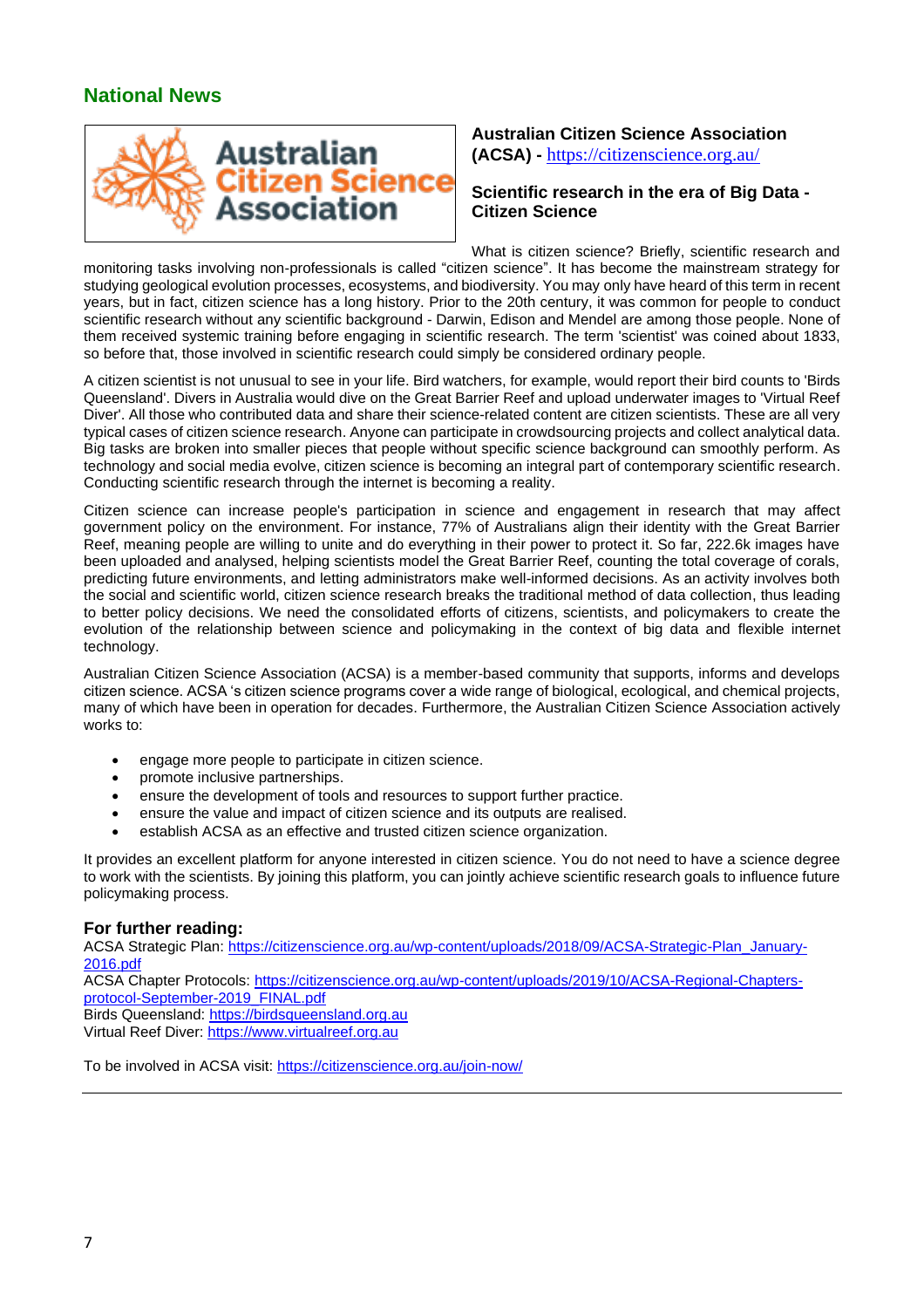## **International News**



## **Future Earth -** https://futureearth.org/

*'Future Earth is a global network of scientist, researchers, and innovators collaborating for a more sustainable planet'*

#### **Overview:**

Future Earth is a problem-oriented organization that provides a theoretical framework and action for sustainable development. It is a large-scale scientific project initiated by the International Science Council for Science (ICSU) and the International Social Science Council (ISSC) and jointly led by the UN Environment Programme and other organizations. The mission of Future Earth is to respond to the challenges brought by global environmental changes to various regions, countries and societies, strengthen the communication and cooperation between natural sciences and social sciences. Furthermore, Future Earth provides the necessary theoretical knowledge, research methods and techniques for global sustainable development.

International Future Earth programme sets three themes for research:

- **Dynamic Planet**: understanding how the planet is changing;
- **Global Development**: on deploying integrated science to address urgent sustainable development needs; and
- **Transition to Sustainability**: to be more sustainable in the long term.

Also, it presents the challenges in eight key cross-cutting areas:

- Delivering water, energy, and food for all;
- Decoupling carbon emissions from economic growth;
- Safeguarding land, freshwater and marine natural assets;
- Building healthy, resilient and productive cities;
- Promoting sustainable rural futures;
- Improving human health by incorporating global change concerns;
- Encouraging sustainable consumption and production patterns;
- Improving governance and early warning systems to respond to sophisticated future threats.

The above challenges and research themes highlight the broad scope of Future Earth, and once again emphasize that we should take proactive measures to address environmental changes. Future Earth also indicates that only by combining science, technology, business, government and civil society; can we completely change how global society interacts with the planet, minimizing air and water pollution, ensuring food security and ecosystem stability. Future Earth focuses on the work of 20 global research projects involving physics, chemistry, biology, and human society. They carry out research at the forefront of sustainable science and have played a vital role in the development of earth system science. (See link below for details)

## **Strategies:**

To achieve the United Nations' 17 Sustainable Development Goals (See link below for details), Future Earth has developed the following strategies:



#### • **Facilitate Research and Innovation**

Collaborative scientific research activities and bridge the gap between real-world policy, practice and environmental research.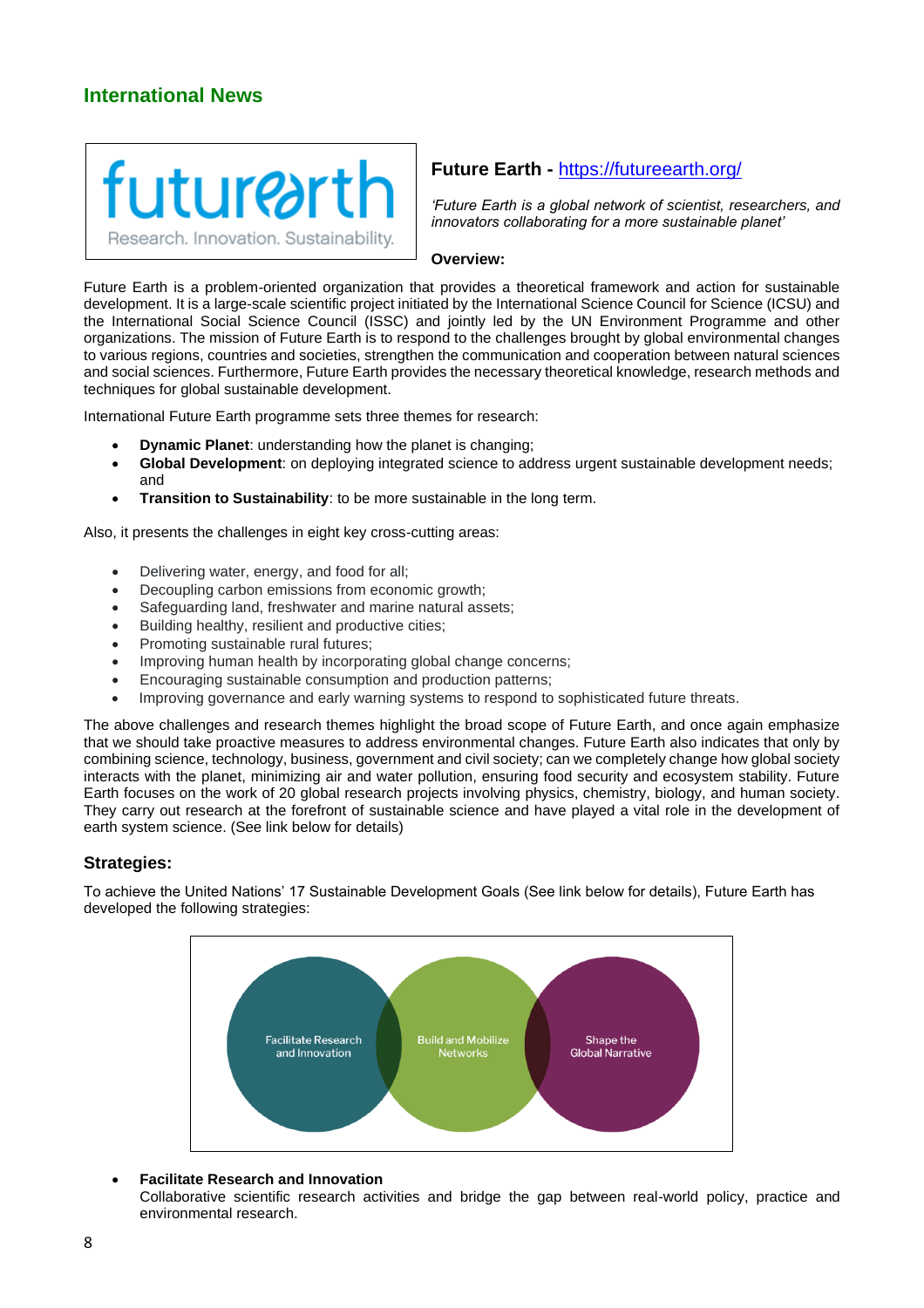### • **Build and Mobilize Networks**

Integrating and mobilizing user needs and research understanding by easy-to-understand information. Develop and disseminate new approaches and methods of the application of knowledge to solve problems as a network.

### **Shape the Global Narrative**

Help to incorporate the latest science into global decision-making and engage in conversations on sustainability solutions.

The strategies for Future Earth promote research and innovation by understanding the interconnections between the environment, social and economic systems, build and mobilize networks and shape the narrative - *turning knowledge into action.*

## **For further reading:**

Future Earth Strategic Research Agenda 2014 published: https://futureearth.org/2014/12/04/future-earth-strategic-research-agenda-2014-published/. Science Insights: https://futureearth.org/publications/science-insights/. Full list of 20 Global Research Projects: https://futureearth.org/networks/global-research-projects/. United Nations' 17 Sustainable Development Goals: https://www.un.org/development/desa/disabilities/envision2030.html.

To be involved in Future Earth visit: https://futureearth.org/join-our-network/.

## **Resources**



## **Biogeosciences is an interactive open-access journal of the European Geosciences Union.**

#### **Who is Biogeosciences and what do they do?**

Biogeosciences (BG) is a not-for-profit international scientific journal dedicated to the publication and discussion of research articles, short communications, and review papers on all aspects of the **interactions** between the biological, chemical, and physical processes in terrestrial or extra-terrestrial life with the geosphere, hydrosphere, and atmosphere.

**Objective:** The objective of the journal is to cut across the boundaries of established sciences and achieve an interdisciplinary view of these interactions.

**Approaches:** Experimental, conceptual, and modelling approaches are welcome.

**Some of the recent papers can be found here:** https://www.biogeosciences.net/recent\_papers.html

**Web site:** https://www.biogeosciences.net/

## **RESOURCE RECOVERY AUSTRALIA (RRA) CREATES DIVERSION**

Diverting waste from landfill while creating sustainable employment opportunities for disadvantaged people is the dual focus of Resource Recovery Australia.

Resource Recovery Australia (RRA) is a national social enterprise providing re-use, repair and recycling services. It operates re-use shops, transfer stations, community recycling centres, upcycling studios, landfills and a problem waste mobile recycling service in partnership with councils and industry and community partners across Queensland, New South Wales and the Australian Capital Territory.